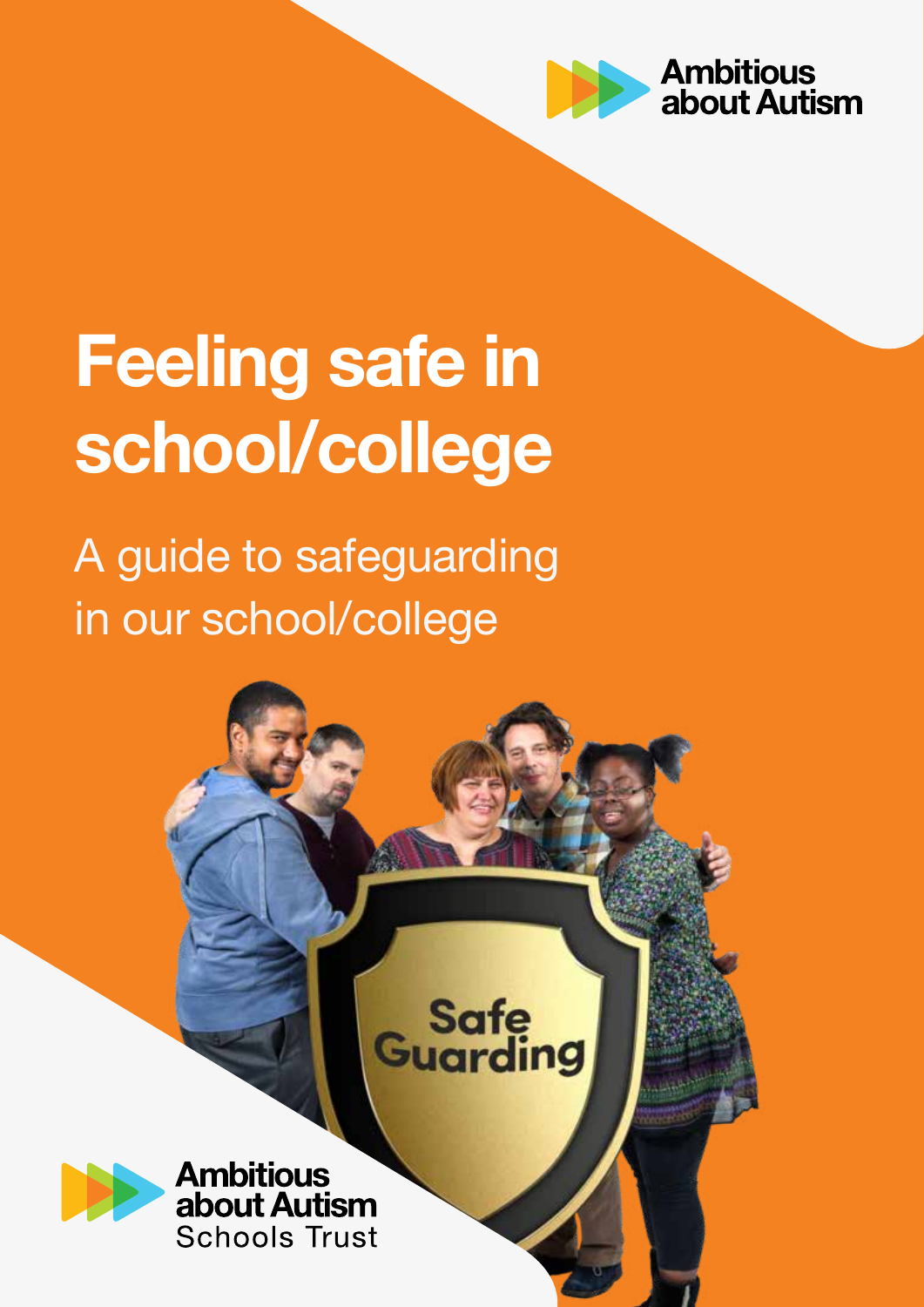

Everyone has the right to feel safe in school and college.

Keeping people safe is called safeguarding.

Safeguarding means:

• listening to people



• protecting people



• helping people feel safe and be the best they can be.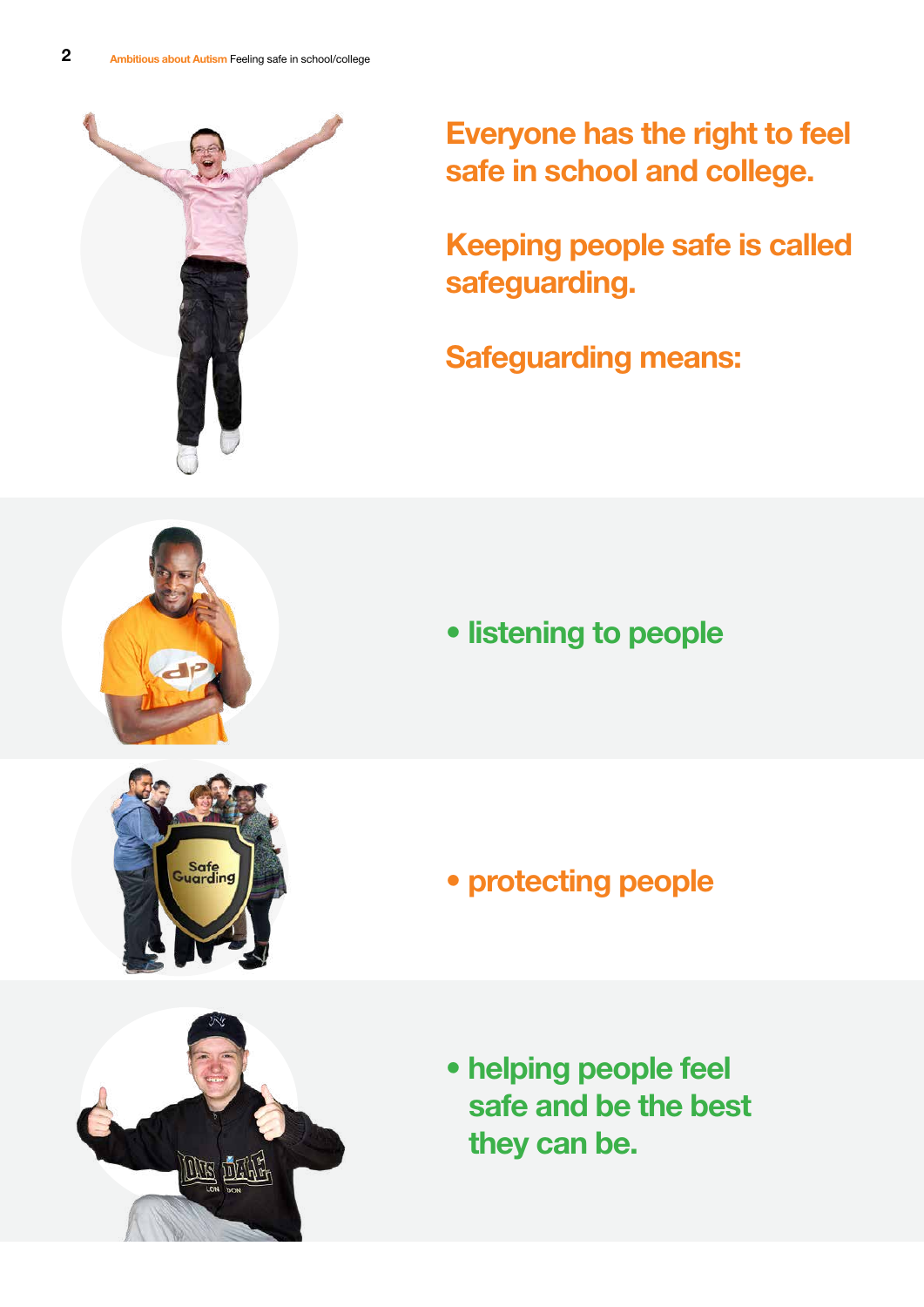

## What is abuse?

Abuse is when someone does something that hurts you, makes you feel upset or frightens you.

Abuse is never ok, and it is not your fault.

There are different types of abuse.

- physical abuse: someone hurts you by hitting, kicking or pushing.
- emotional abuse: someone does or says something that upsets you.
- sexual abuse: someone touching you or making you touch your body or private parts without permission in a way you do not want.





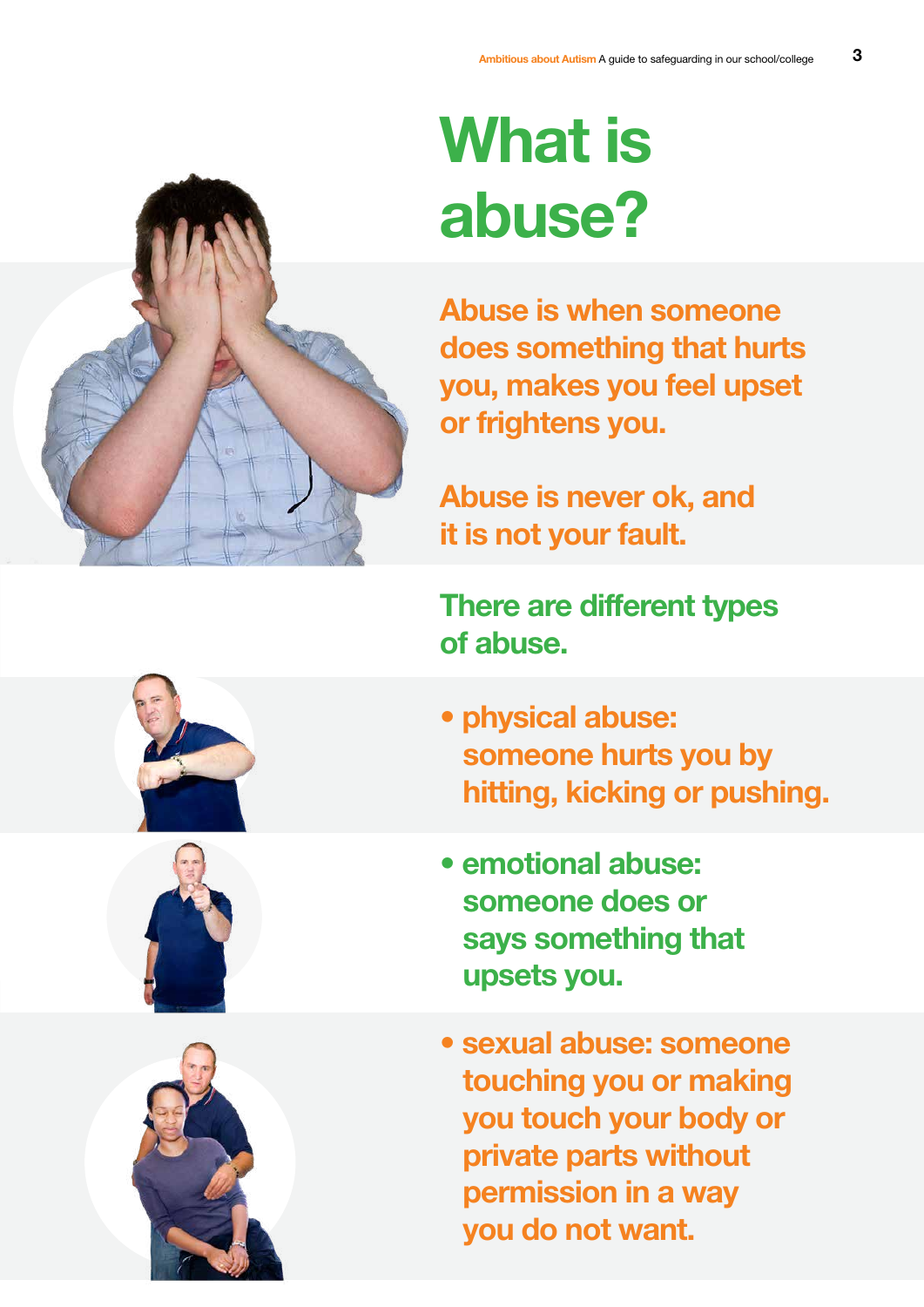

• neglect: someone does not give you the love, support and care you need.



• financial or material abuse: someone taking your money or belongings without your permission.



• discrimination: someone treats you differently because of who you are.



• bullying: someone repeatedly making you feel upset or unsafe in person or online.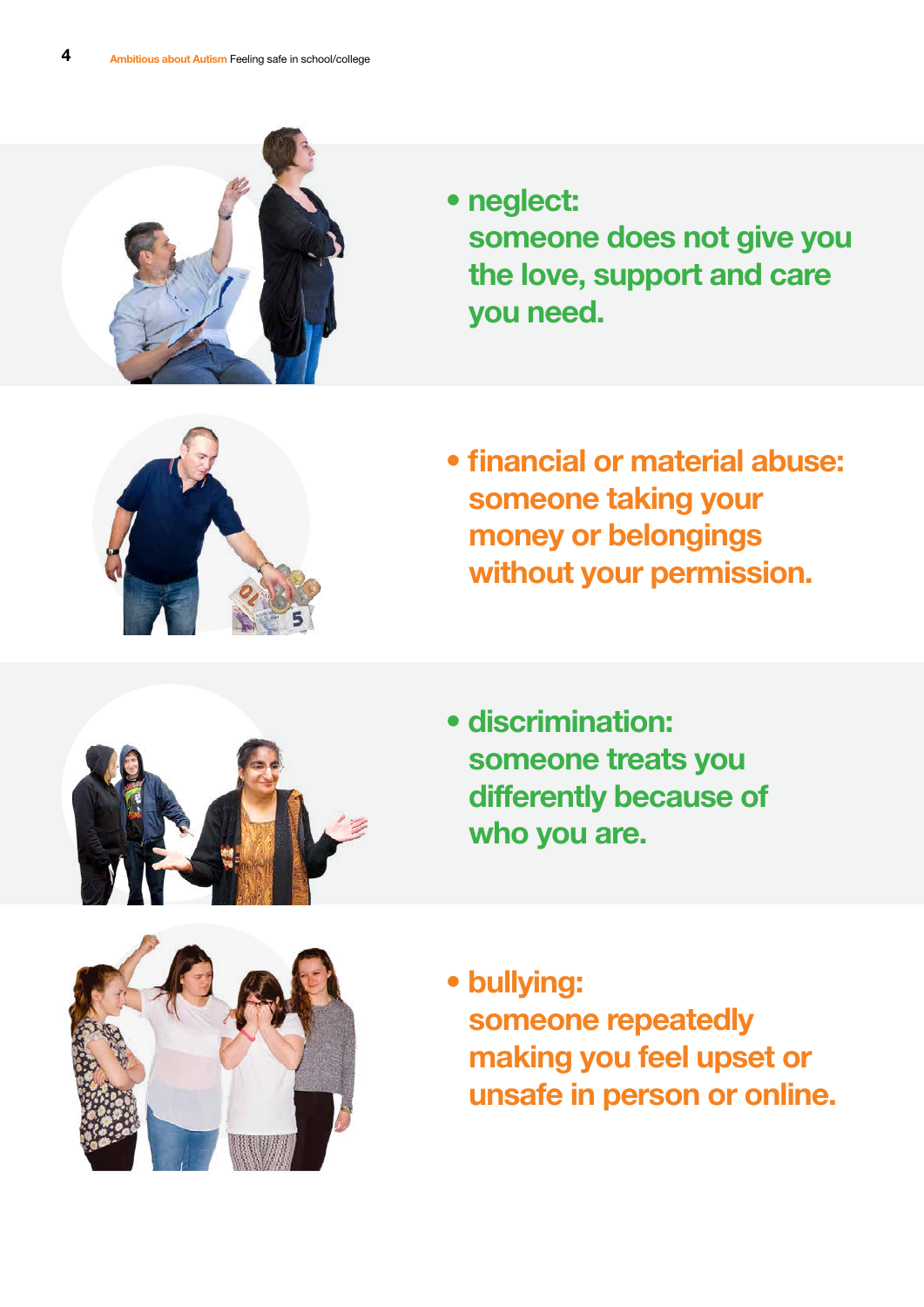

• radicalisation: someone makes you change your views in extreme ways.



• grooming: someone gaining your trust then hurts you.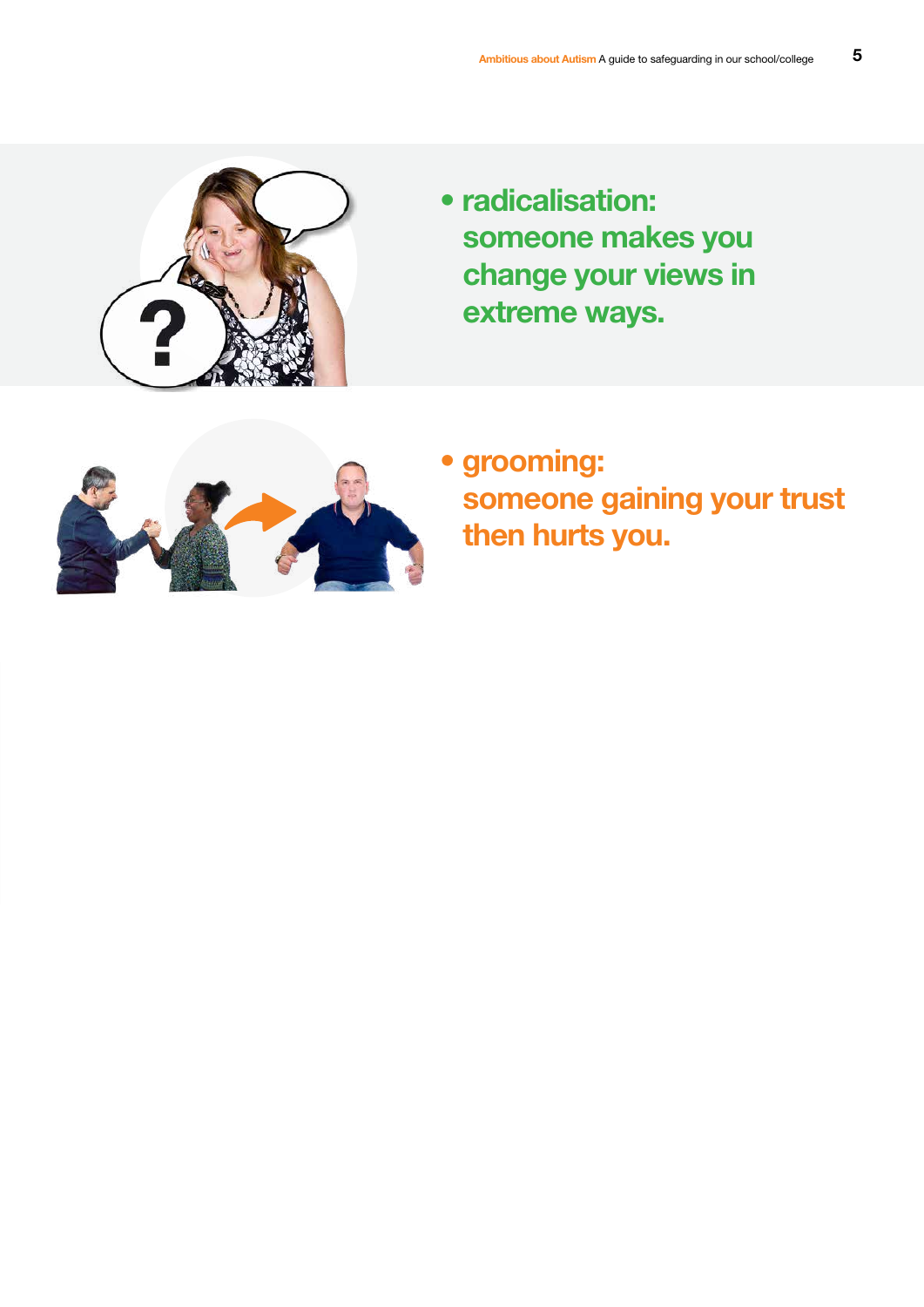

## Who to speak to if you are worried?

If you are worried about something that happened or a person, you should speak to an adult you trust.

This could be a:



• parent





• teacher

• someone at reception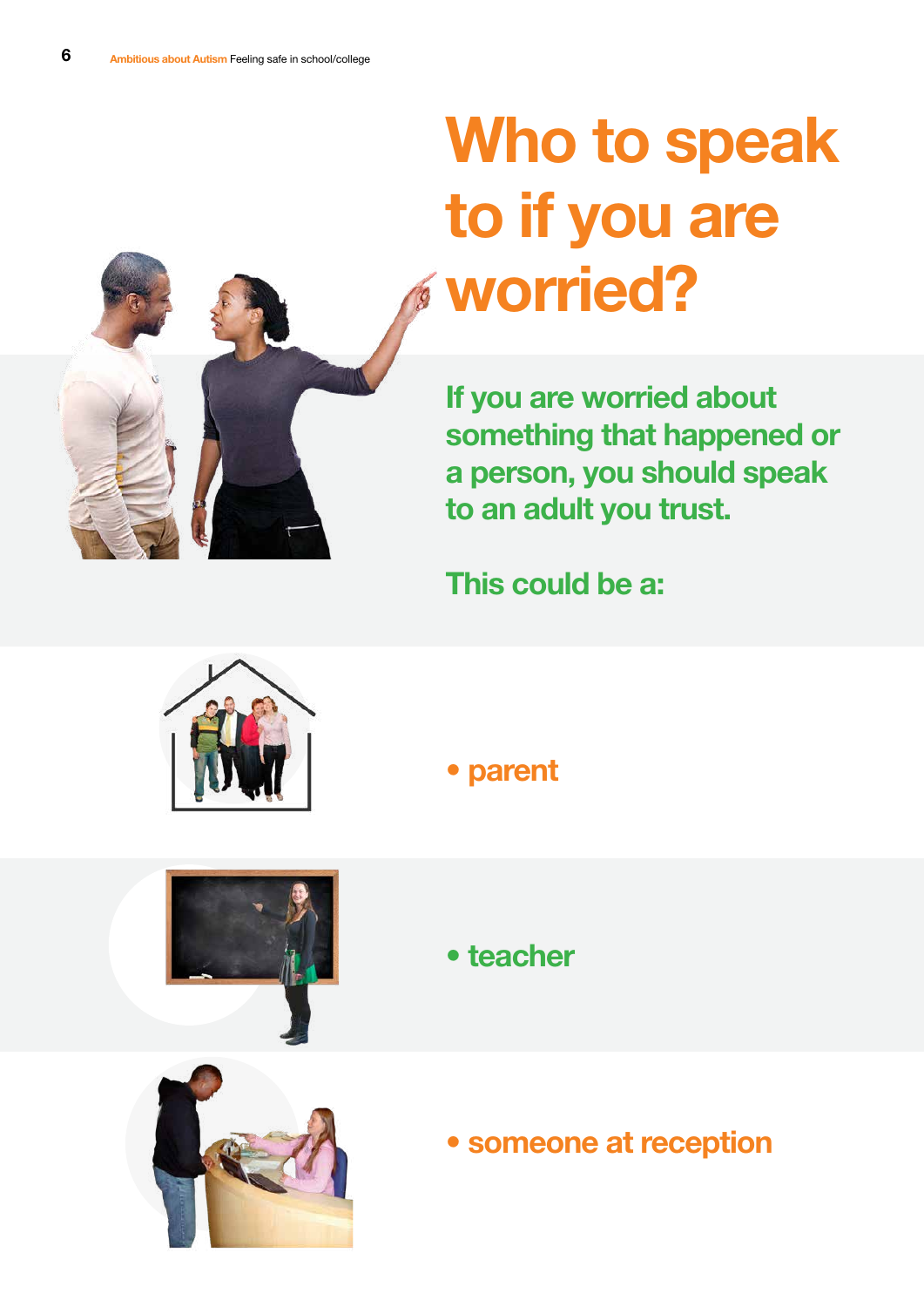



### • friend

• police





These people are always here to help and support you. But they cannot promise to keep a secret if they need to tell someone else to keep you safe.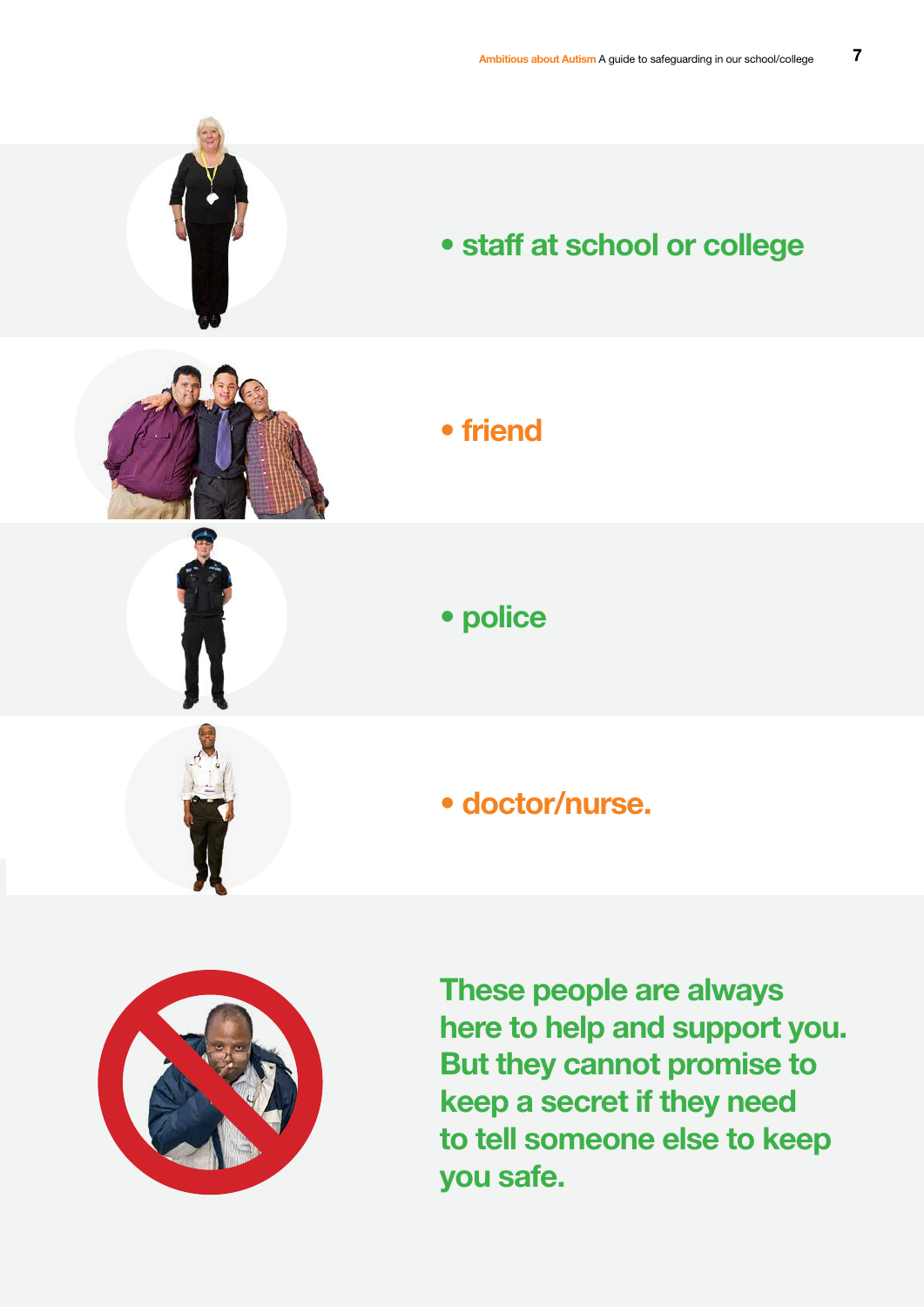## **Other** People who can help:

| <b>Childline:</b> | www.childline.org.uk | 0800 1111     |
|-------------------|----------------------|---------------|
| <b>NSPCC:</b>     | www.nspcc.org.uk     | 0808 800 5000 |
| <b>Mind:</b>      | www.mind.org.uk      | 0300 123 3393 |
| <b>Respond:</b>   | www.respond.org.uk   | 0207 383 0700 |
| <b>Mencap:</b>    | www.mencap.org.uk    | 0808 808 1111 |



In an emergency call 999.

To talk to someone call 101.



Remember it is your right to feel safe in school or college. If you do not feel safe, speak to an adult you trust.